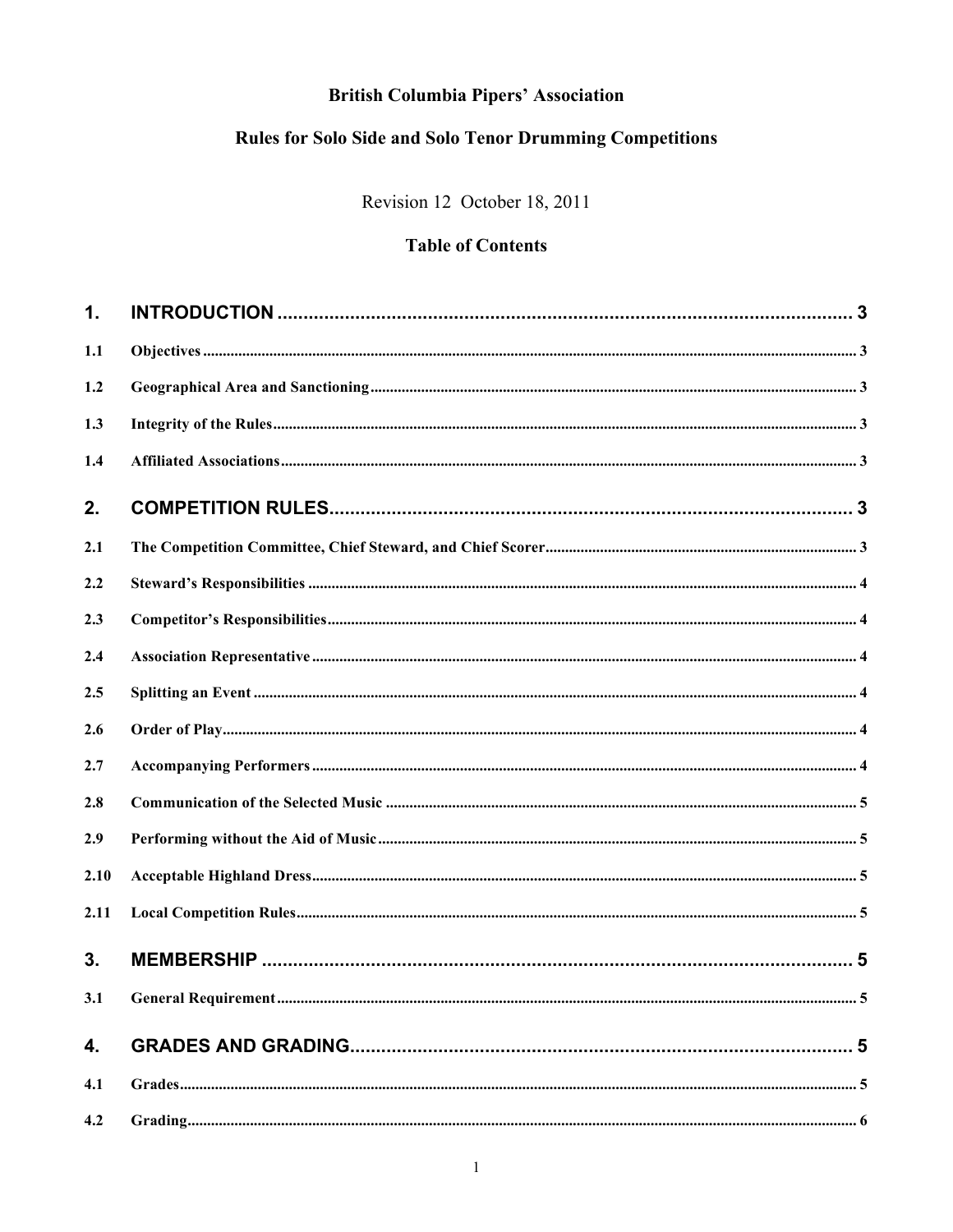| 5.  |                                                                                                      |  |
|-----|------------------------------------------------------------------------------------------------------|--|
| 5.1 |                                                                                                      |  |
| 6.  |                                                                                                      |  |
| 6.1 |                                                                                                      |  |
| 6.2 |                                                                                                      |  |
| 6.3 |                                                                                                      |  |
| 6.4 |                                                                                                      |  |
| 6.5 |                                                                                                      |  |
| 6.6 |                                                                                                      |  |
| 6.7 |                                                                                                      |  |
| 7.  |                                                                                                      |  |
| 7.1 |                                                                                                      |  |
| 7.2 |                                                                                                      |  |
| 8.  |                                                                                                      |  |
| 8.1 |                                                                                                      |  |
| 8.2 | Criteria for events to award Grand Aggregate Awards Points at Grand Aggregate Awards Competitions 10 |  |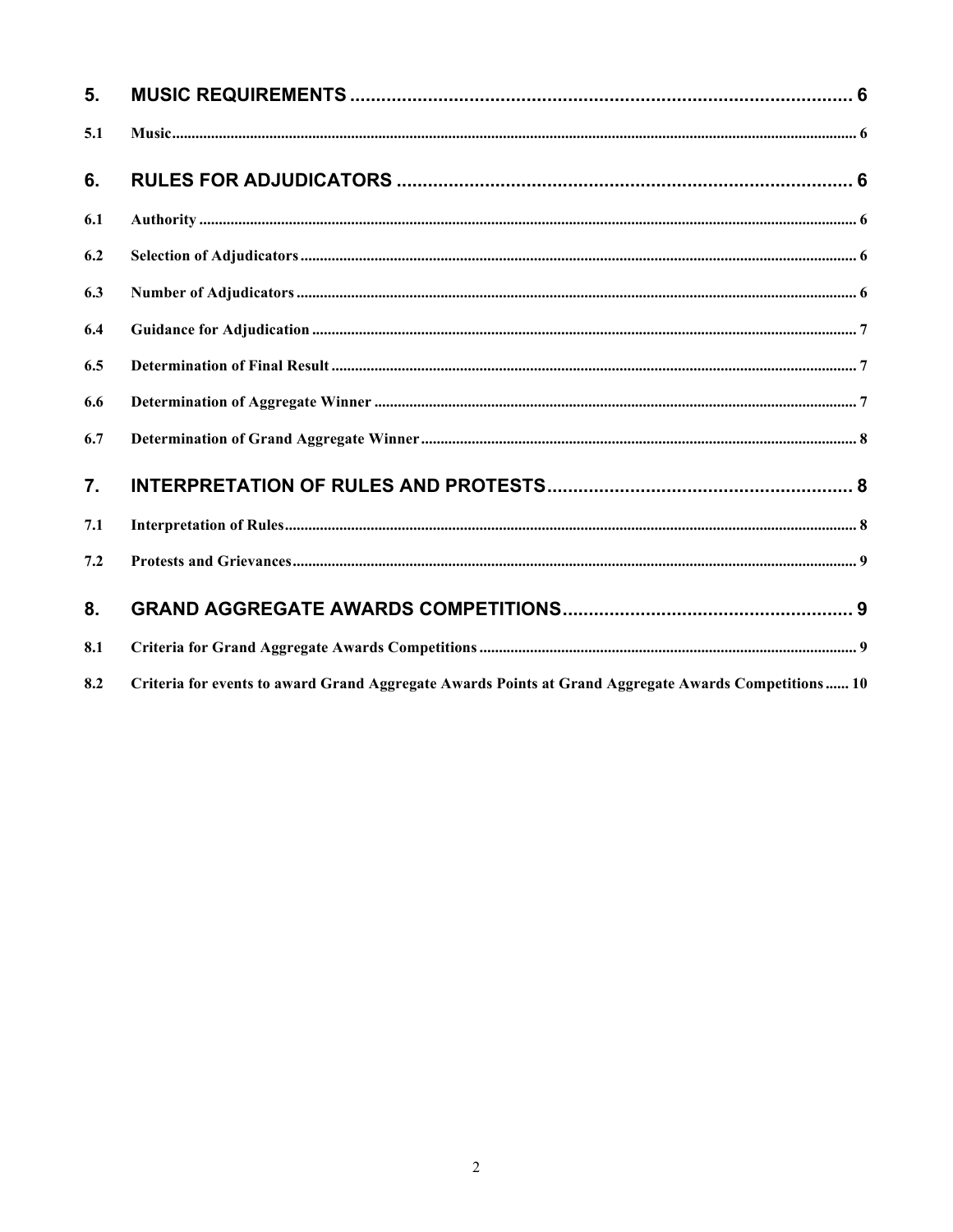## **British Columbia Pipers' Association**

## **Rules for Solo Side and Solo Tenor Drumming Competitions**

## **1. Introduction**

## **1.1 Objectives**

- 1.1.1 The objectives of the British Columbia Pipers' Association (the "Association") with respect to solo side drumming and solo tenor drumming competitions are as follows:
	- (a) To devise and administer comprehensive rules governing solo side drumming and tenor drumming competitions;
	- (b) To preserve, promote and encourage proficiency in Scottish side drumming and tenor drumming music; and
	- (c) To promote and encourage participation of solo side drummers and tenor drummers at Highland Games and Scottish Cultural events for the benefit of Games Sponsors and Games attendees.

## **1.2 Geographical Area and Sanctioning**

1.2.1 The geographical area where the Association sanctions solo side drumming and tenor drumming competitions is the province of British Columbia, Washington state, and Oregon state. Sanctioning is a cooperative agreement between the Association and the organization sponsoring solo side drumming and tenor drumming competitions (Games Sponsor) to ensure that the competitions are run according to the Association's rules for solo side drumming and tenor drumming competitions, are fair and respected, and are of benefit to the competitors, the Games Sponsor, and the Association.

## **1.3 Integrity of the Rules**

1.3.1 Solo side drumming and tenor drumming members of the Association and members of the Association's Approved Adjudicators Panel should not take part in any competition which would cause the Association's rules to be compromised to the significant detriment of the Association, the Games Sponsor or the competitors. It shall be the responsibility of the Association's Board of Directors (the "Executive") to inform members and adjudicators of any such competitions.

## **1.4 Affiliated Associations**

- 1.4.1 Officially recognized pipe band associated affiliated with the Association are:
	- Alberta Society of Pipers and Drummers, Saskatchewan Pipe Band Association, Prairie Pipe Band Association of Manitoba, Pipers and Pipe Band Society of Ontario, Atlantic Canada Pipe Band Association; Western United States Pipe Band Association, Midwest (U.S.) Pipe Band Association, Eastern United States Pipe Band Association, Southern United States Pipe Band Association; Australian Pipe Band Association, Royal New Zealand Pipe Band Association Inc., Royal Scottish Pipe Band Association, Irish Pipe Band Association.

## **2. Competition Rules**

## **2.1 The Competition Committee, Chief Steward, and Chief Scorer**

2.1.1 The Games Sponsor shall designate a Competition Committee which shall manage and run the competition activities on the Games day. The Competition Committee shall designate a Chief Steward and a Chief Scorer. The Competition Committee shall include at least one executive of the Games Sponsor's organization. In the event of a formally submitted protest or grievance, the Competition Committee shall be increased to include the Association's representative and one other member of the Association without obvious conflict of interest regarding the respective parties.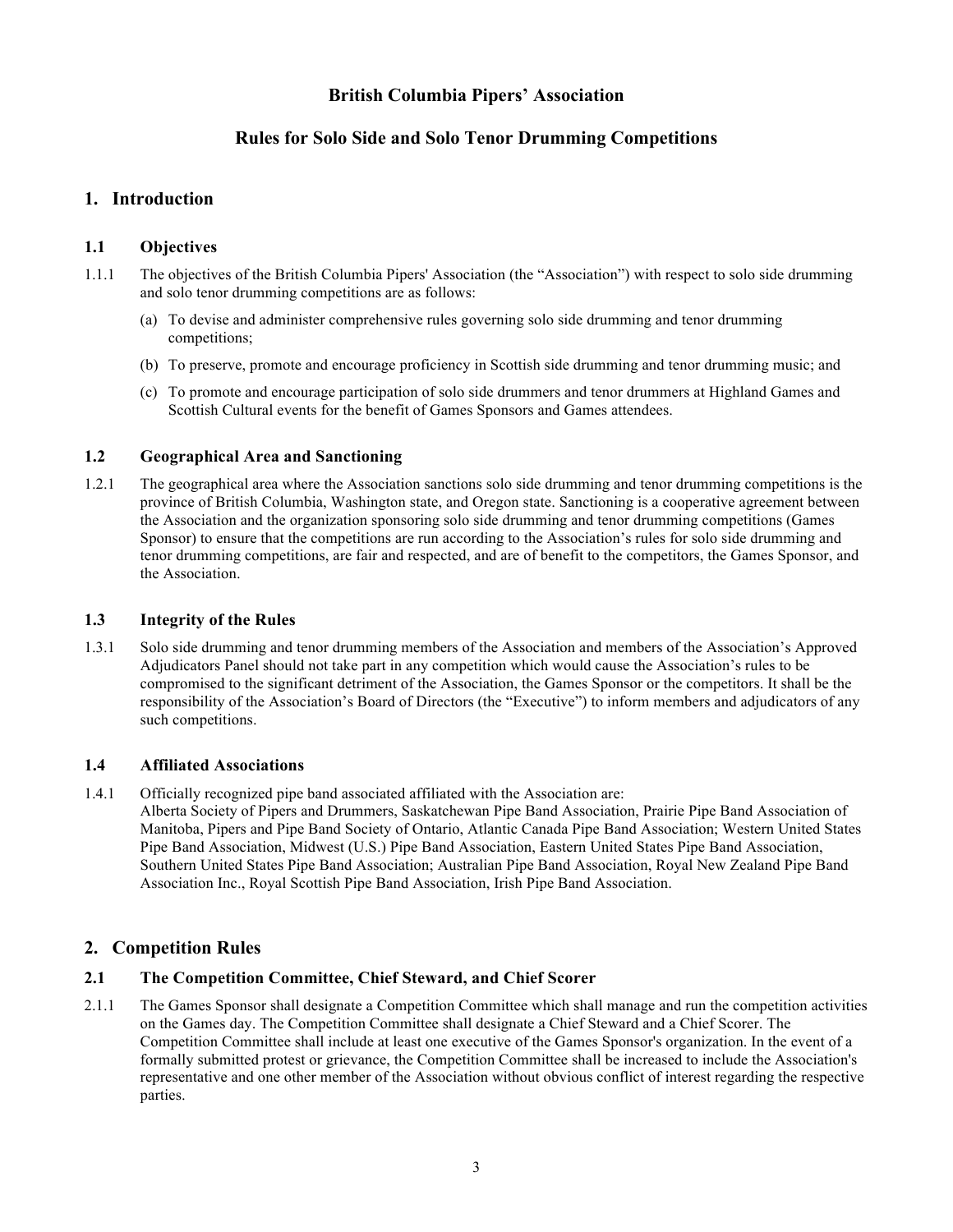#### **2.2 Steward's Responsibilities**

2.2.1 A Steward shall be assigned to each event. The Steward shall be responsible for ensuring a regular and orderly stream of competitors to the event's competition area.

#### **2.3 Competitor's Responsibilities**

- 2.3.1 Competitors shall be responsible for reporting to the Steward prior to the event, for obtaining their position in the order of play for the event, and for being ready to compete when their position in the order of play arrives.
- 2.3.2 All side drummers shall provide their own piper(s). All tenor drummers shall provide their own piper(s) and side drummer.
- 2.3.3 Competitors shall signal the adjudicator when they are ready to commence their performance.
- 2.3.4 Any competitor who interferes with, threatens, or uses abusive language towards the adjudicators, officials, stewards, or members of the Competition Committee shall cause themselves to be liable for suspension from further competitions for as long as the Executive deems is necessary in the circumstances.
- 2.3.5 The same penalty shall apply to situations involving the abuse of private property at the Games site.

#### **2.4 Association Representative**

- 2.4.1 A member of the Executive, or their designate, shall be in attendance as the Association's Representative at all sanctioned competitions and shall be available to the Games Sponsor's Competition Committee for that day.
- 2.4.2 The Association Representative shall monitor the competitions for compliance and fairness, provide answers to questions on the competition rules, and assist in the resolution of complaints, disputes and protests relating to the competition rules..

#### **2.5 Splitting an Event**

- 2.5.1 If there are more than twenty five (25) competitors in an event, that event may be divided into two or more sections and designated as such, and prizes shall be given to each section of the event as if it was a separate event.
- 2.5.2 If one event in a grade reaches the number to split the event and the Games decides to split that event, then all events in that grade shall be split.
- 2.5.3 Games Sponsors shall avoid placing a numerical limit on the number of competitors who can enter for an event.

## **2.6 Order of Play**

- 2.6.1 All orders of play and the start time for each event shall be posted at the Competition Registration Area prior to the commencement of the competitions.
- 2.6.2 Competitors should be ready to play in the posted order.
- 2.6.3 If given, posted competitor times are always subject to change at the discretion of the Steward for the event.

#### **2.7 Accompanying Performers**

- 2.7.1 Side drummers shall perform their events accompanied by a minimum of one to a maximum of three pipers.
- 2.7.2 Tenor drummers shall perform their events accompanied by one side drummer and a minimum of one to a maximum of three pipers.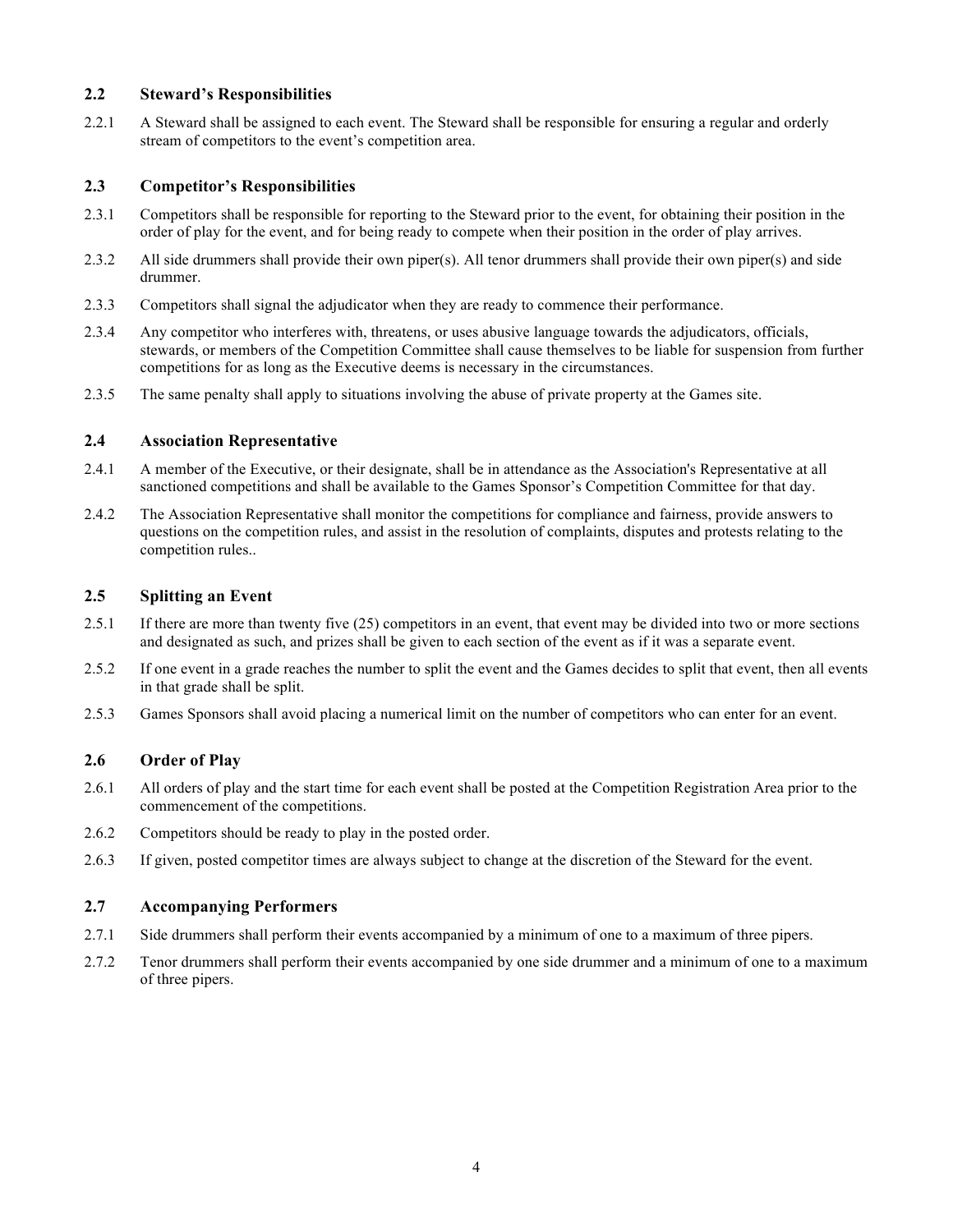#### **2.8 Communication of the Selected Music**

- 2.8.1 Prior to beginning their performance, competitors shall address the adjudicator and inform him/her of the tune(s) they will perform.
- 2.8.2 For events where submission of more than one tune/set is required, the adjudicator shall select the tune/set from the competitor's list submitted with their entry form. The selected tune/set shall be posted on the morning of the Games at least 3 hours prior to the start of the event.

#### **2.9 Performing without the Aid of Music**

2.9.1 All competitors shall perform their event without the aid of printed music.

#### **2.10 Acceptable Highland Dress**

2.10.1 Competitors may be prevented from competing and accepting trophies onstage for not wearing acceptable and properly worn highland dress. Kilt (or trewes), shirt, hose and shoes are the minimum requirement. For beginners, dress pants, shirt and shoes (for boys or girls)  $\&$  skirt, blouse  $\&$  shoes (for girls) are acceptable.

#### **2.11 Local Competition Rules**

2.11.1 Local competition rules or requirements may take precedence over the above rules and regulations but only upon submission to and approval by the Association.

## **3. Membership**

#### **3.1 General Requirement**

- 3.1.1 All competitors residing in the sanctioning area and desiring to compete in sanctioned competitions should be members of the Association.
- 3.1.2 All competitors who are not members of the Association or an officially recognized piping/pipe band association affiliated with the Association shall pay to the Games Sponsor a fee of \$4.50 CDN or \$4.50 US per event, in addition to the published entry fee, to compete in the solo side drumming or tenor drumming events at the particular Games.

## **4. Grades and Grading**

#### **4.1 Grades**

- 4.1.1 Side Drumming grades shall be classified, in ascending order of ability, as Beginner (on Practice Pad), Grade 4, Grade 3, Grade 2, Grade 1, and Professional. Side drummers shall compete in one grade only. Games Sponsors shall offer competitions in at least the following Side Drumming grades: Grade 4, Grade 3, Grade 2, Grade 1, and Professional.
- 4.1.2 Tenor Drumming grades shall be classified, in ascending order of ability, as Grade 2, Grade 1 and Professional. Tenor drummers shall compete in one grade only. Games Sponsors shall offer competitions in at least the following Tenor Drumming grades: Grade 1.
- 4.1.3 Grades shall be determined by ability and not by age, sex or affiliation, with the exception of confined or special events as defined by a Games Sponsor.
- 4.1.4 The Beginner (on Practice Pad) grade is limited to competitors who have played in the Beginner grade for less than 12 months and who have not competed on the side drum in solo competition..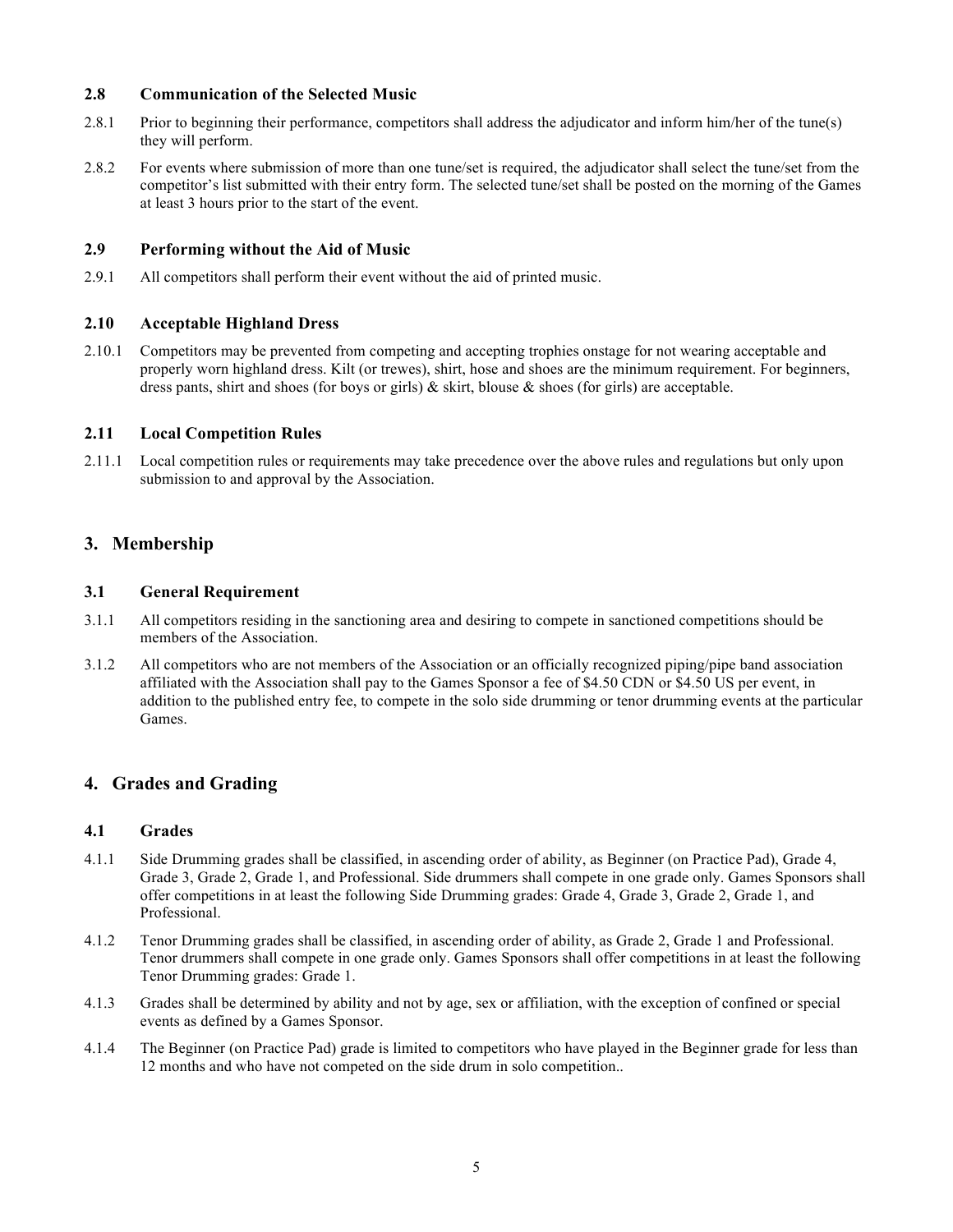## **4.2 Grading**

- 4.2.1 Competitors shall compete in the grade appropriate for their ability, as determined by the Association. A list of competitors promoted to each grade shall be published by the Association in September of each year.
- 4.2.2 A competitor may play in a grade of higher ability at a competition outside the Association's sanctioning jurisdiction if the competitor's grade is not offered in the external jurisdiction.
- 4.2.3 The Association shall have the authority to regrade a competitor at any time.
- 4.2.4 A competitor who chooses to appeal his/her grading shall make the appeal in writing to the Association.

## **5. Music Requirements**

#### **5.1 Music**

5.1.1 Any drummer in a particular grade shall be required to play any of the music listed for the grade as set out in Appendix A "Music Requirements for Piping, Drumming and Pipe Band Competitions".

## **6. Rules for Adjudicators**

#### **6.1 Authority**

- 6.1.1 Within its sanctioning jurisdiction, the Association shall have the responsibility and authority to determine people qualified to adjudicate solo side drumming and tenor drumming in sanctioned solo side drumming and tenor drumming competitions and to maintain an Approved Adjudicators List of these qualified people.
- 6.1.2 For each adjudicator on the Approved Adjudicators List, the Association shall determine the grades the adjudicator is qualified to adjudicate.
- 6.1.3 The Association shall provide current copies of the Approved Adjudicators List to Games Sponsors at minimum once per year or when the Approved Adjudicators List is revised.

#### **6.2 Selection of Adjudicators**

- 6.2.1 The adjudicators for sanctioned competitions shall be drawn from:
	- (a) the Approved Adjudicators List of the Association; or
	- (b) the Approved Adjudicators Lists of piping/pipe band associations officially recognized by and affiliated with the Association.
- 6.2.2 Adjudicators shall adjudicate only grades for which they have been qualified by their home Association.
- 6.2.3 Games proposing to use an adjudicator who is from a jurisdiction without an adjudicator approval process for the discipline(s) he/she may be retained to adjudicate and who is not on an Approved Adjudicators List identified in Clause 6.2.1 and 6.2.2 shall obtain approval by the Association prior to engagement..

#### **6.3 Number of Adjudicators**

- 6.3.1 Only one adjudicator is required to adjudicate a solo side drumming or tenor drumming competition.
- 6.3.2 Special individual competitions, when practical, should be adjudicated by three adjudicators, who may sit as a panel.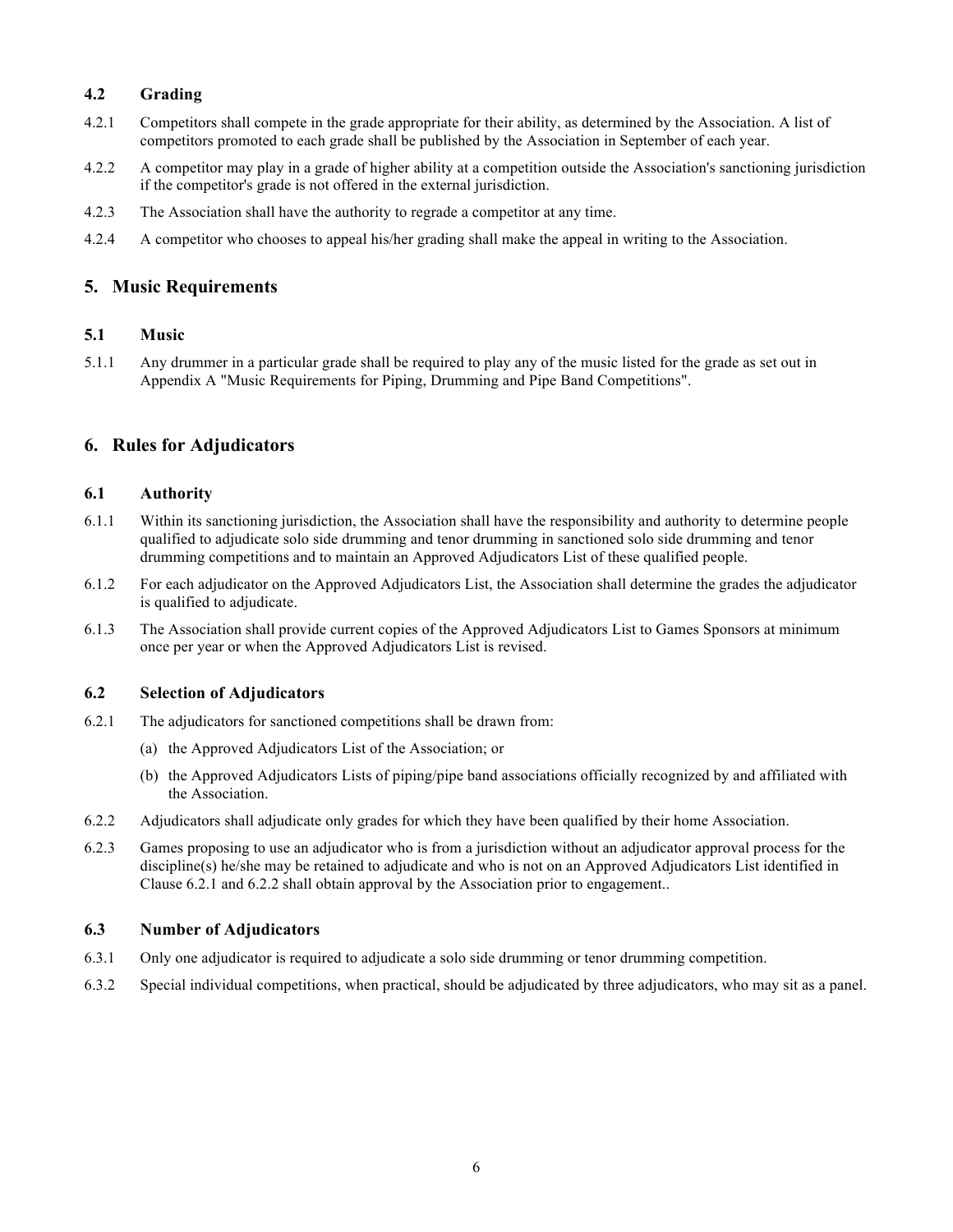## **6.4 Guidance for Adjudication**

- 6.4.1 Side Drumming grades shall be adjudicated under the categories of Execution, Expression, Quality and Variety, Tone and Tuning and Tempo.
- 6.4.2 Tenor Drumming grades shall be adjudicated under the categories of Flourishing, Execution, and Tone.
- 6.4.3 On the adjudication sheets, adjudicators shall provide an accurate assessment of the competitor's performance and, where appropriate, constructive criticism. Adjudicators may make a comment regarding scores that, in their opinion, are not musically complimentary to the pipe music.
- 6.4.4 Following commencement, any drummer breaking down during his/her performance shall be disqualified. Other serious flaws, such as unintended stopping then resuming or mistakes in the score, shall be left to the discretion of the adjudicator.
- 6.4.5 Drummers may continue to play through their performance if the piper(s) should inadvertently stop. However, should the drummer stop to accommodate the piper(s), he/she shall be disqualified.

#### **6.5 Determination of Final Result**

6.5.1 Adjudicators shall be allotted up to five minutes at the end of each event to arrive at a decision. For all grades, excluding the Beginner (on Practice Pad) grade, the number of prizes awarded shall be based on the number of competitors who begin their performance, as shown in the following table:

| less than 3 competitors | - one $(1)$ prize    |
|-------------------------|----------------------|
| 3 competitors           | $-$ two $(2)$ prizes |
| 4 to 10 competitors     | - three $(3)$ prizes |
| 11 to 15 competitors    | - four $(4)$ prizes  |
| 16 to 20 competitors    | - five $(5)$ prizes  |
| 21 and over competitors | $-$ six (6) prizes   |

- 6.5.2 For the Beginner (on Practice Pad) grade, every competitor will be awarded a prize, up to a maximum of 6 competitors.
- 6.5.3 The Adjudicator's decision shall prevail in determining the merits of each performance, and his/her decision shall be final.
- 6.5.4 No ties are permitted.

#### **6.6 Determination of Aggregate Winner**

- 6.6.1 At a sanctioned competition, the aggregate award for a grade should be determined over a minimum of two events.
- 6.6.2 The points to be assigned for the calculation of aggregates, including the Grand Aggregate, shall be based on placings. The number of placings to be assigned shall be one less than the number of competitors who played in an event, to a maximum of six placings. If only one competitor plays, one placing shall be assigned. The number of points to be assigned for each placing is as follows:

| Number of Competitors<br>Who Played In An Event | Number of Placings<br>That Earn Points | Placing | Points As |
|-------------------------------------------------|----------------------------------------|---------|-----------|
|                                                 |                                        | l st    | 88        |
|                                                 |                                        | 2nd     | 56        |
|                                                 |                                        | 3rd     | 38        |
|                                                 |                                        | 4th     | 25        |
|                                                 |                                        | 5th     | 16        |
|                                                 |                                        | 6th     | 10        |
| Greater than 6                                  |                                        |         |           |
|                                                 |                                        |         |           |

| Placing | Points Assigned |
|---------|-----------------|
|         |                 |
| 1st     | 88              |
| 2nd     | 56              |
| 3rd     | 38              |
| 4th     | 25              |
| 5th     | 16              |
| 6th     | 10              |
|         |                 |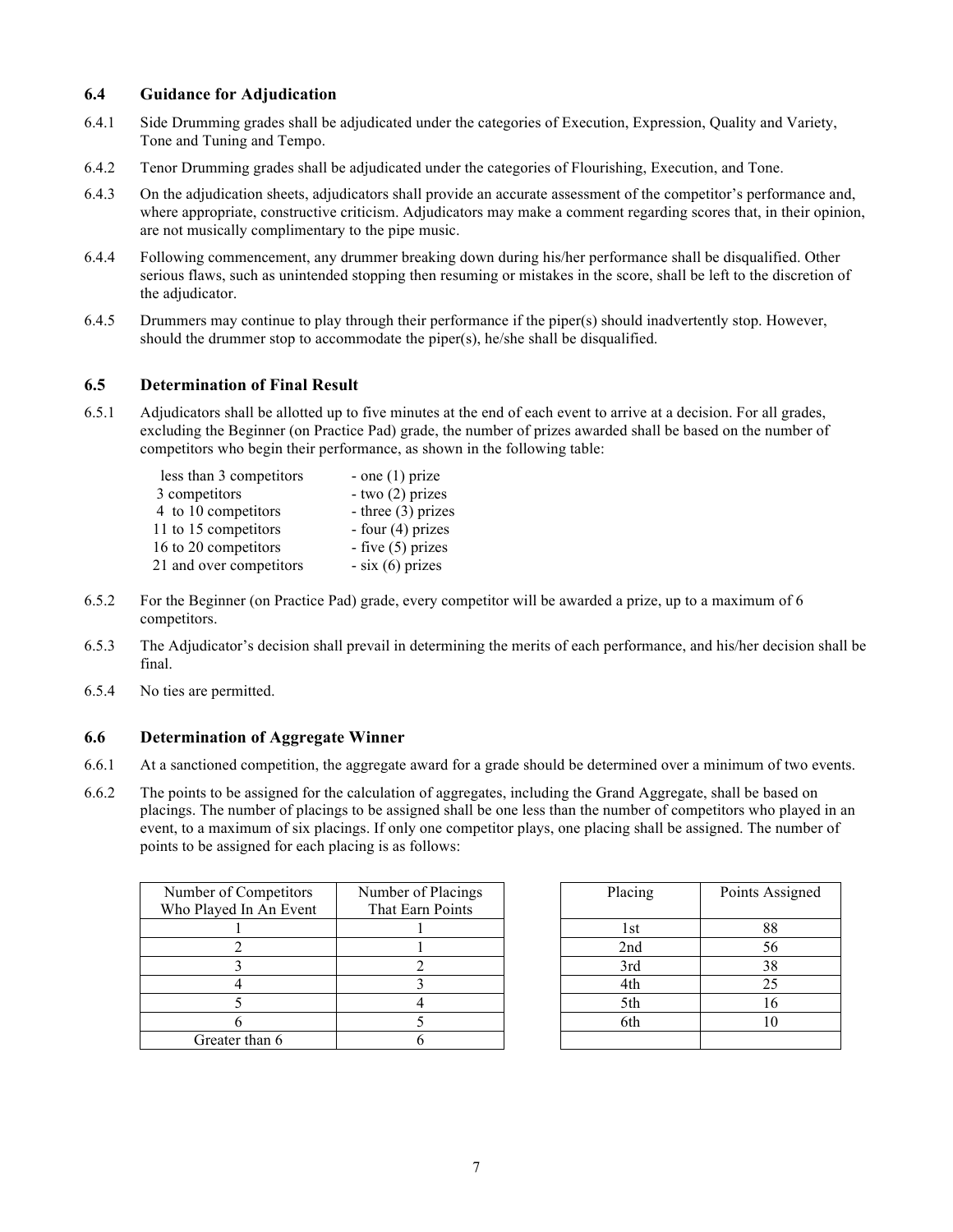- 6.6.3 Ties in aggregate points shall not be broken. If a travel prize is awarded to the aggregate winner of a grade, a tie for the travel prize shall be broken according to the following order.
	- (a) Winner of the March, Strathspey & Reel event;
	- (b) Winner of the 2/4 March event;
	- (c) Winner of the 6/8 March event.

#### **6.7 Determination of Grand Aggregate Winner**

- 6.7.1 At the end of the competition season, the Association shall award a Grand Aggregate Award in each grade determined by clauses 8.1 and 8.2 to the Association member with the highest accumulated points at the Grand Aggregate Awards Competitions determined by clauses 8.1 and 8.2.
- 6.7.2 The points to be awarded for the calculation of Grand Aggregate Awards shall be according to Section 6.6.2 plus 1 point for each competitor placed ahead of.
- 6.7.3 Ties in the Grand Aggregate points total shall not be broken. If a travel prize is awarded to the Grand Aggregate winner of a grade, a tie for the travel prize shall be broken according to the following order.
	- (a) Highest Grand Aggregate points in March, Strathspey & Reel events;
	- (b) Highest Grand Aggregate points in Hornpipe & Jig events;
	- (c) Highest Grand Aggregate points in 2/4 March events;
	- (d) Highest Grand Aggregate points in 6/8 March events.

## **7. Interpretation of Rules and Protests**

#### **7.1 Interpretation of Rules**

- 7.1.1 In the event of any misunderstanding or ambiguity in these rules, the Executive reserves the right to supply its own interpretation which shall be final and binding.
- 7.1.2 The Executive shall ensure that written records are maintained on every decision resulting from a protest or interpretation of the rules to create a list of precedents that can be available to assist in the future interpretation of the rules.
- 7.1.3 No member of the Executive or their designate shall be allowed to rule on a protest in which his/her student or immediate family is involved.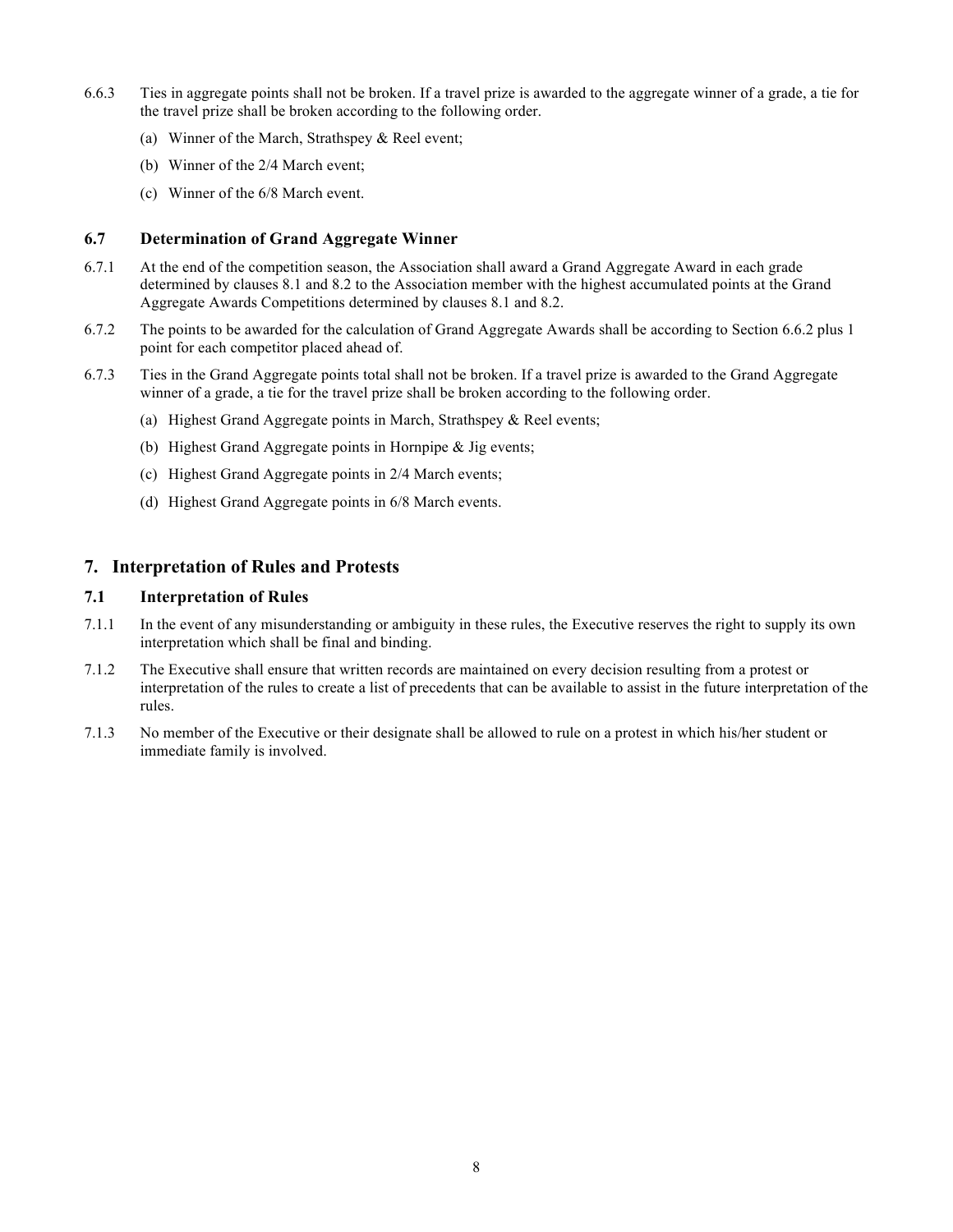#### **7.2 Protests and Grievances**

- 7.2.1 Any protests shall be made in writing accompanied by a \$50 deposit and lodged with the Competition Committee, with a copy to the Secretary of the Association.
- 7.2.2 Where relevant, the complainant shall submit the original adjudication and adjudicator's result sheets, which will be verified by the adjudicators involved and the Chief Scorer as authentic.
- 7.2.3 Should the protesting party or any parties affected by the findings of the Competition Committee disagree with the findings of the Competition Committee, they shall have the right to appeal to the Association.. Pending the result of the appeal, the findings of the Competition Committee shall be accepted by all the parties concerned.
- 7.2.4 The Competition Committee on the day of the competition and before the distribution of prizes, being satisfied that a competitor has willfully violated or is willfully violating any of the rules, shall have the power to de-bar such competitor from the prize list, suspend the decision of the adjudicators for that competitor, and award the prizes to the respective competitors next in order of merit.
- 7.2.5 The Executive shall have the right to act similarly after the competition, if satisfied that a willful violation of the rules took place.
- 7.2.6 In the event of a prize being awarded to the wrong competitor because of an error, it shall be the responsibility of the Competition Committee to re-award such prizes to the deserving competitor as soon after such discovery is made.

## **8. Grand Aggregate Awards Competitions**

## **8.1 Criteria for Grand Aggregate Awards Competitions**

- 8.1.1 Competitions shall be approved by the Association's Board of Directors as Grand Aggregate Awards Competitions on meeting all the following criteria:
	- (a) The competition is held within the geographical area indicated in clause 1.2
	- (b) The competition organizers are current Highland Games Association members of the Association in good standing and have been current members for at least three months before the first Grand Aggregate Awards Competition of the fiscal year occurs. Otherwise, Grand Aggregate Awards Competition status for the competition is suspended until the competition becomes a current member in good standing
	- (c) The competition organizers have demonstrated that they have run a competition for a minimum of two years
	- (d) The competition has been run under the Association's competition rules
	- (e) The competition has used the Association's common music events and their music requirements as defined in clause 5.1
	- (f) The competition has used the Association's Approved Adjudicators or adjudicators from the approved adjudicators panels of piping/pipe band associations that the Association officially recognizes, as defined in clauses 6.1 and 6.2
	- (g) The competition has offered all the disciplines (solo piping, solo side drumming, solo tenor drumming, and pipe bands)
	- (h) The competition has offered in each discipline, each official grade for which the full instrument is played
	- (i) The competition has offered the appropriate number of events in each official grade across the music disciplines (i.e. minimum 2 events per grade in solo piping and solo side drumming and minimum 1 event per grade in solo tenor drumming and pipe bands)
	- (j) A minimum of 75 solo competitors must have actually competed in the most recent competition
	- (k) A minimum of 6 pipe bands must have actually competed in the most recent competition
	- (l) The competition has been run effectively and efficiently as per the BCPA Purposes, Effectiveness Measures, and Goals.